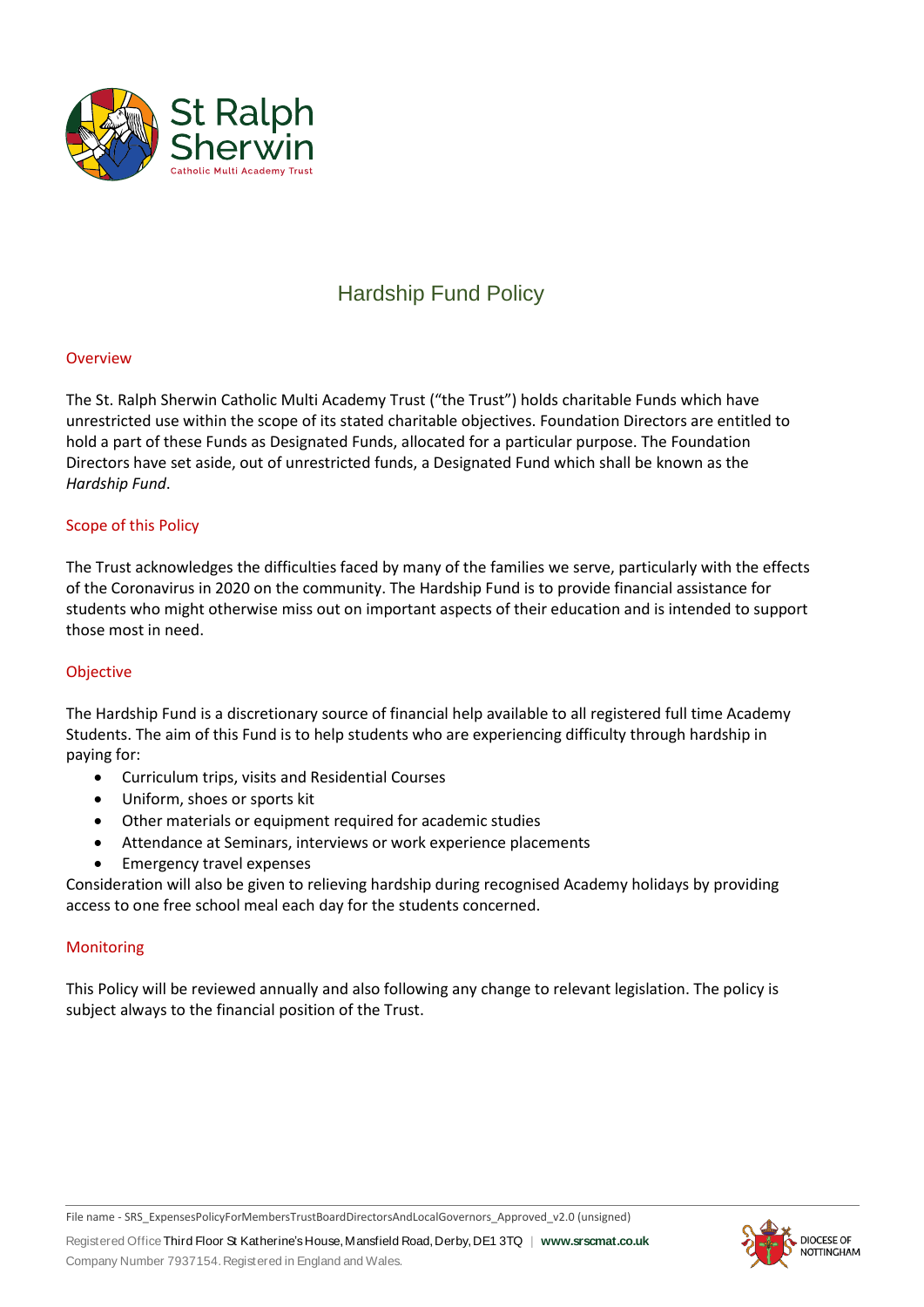

#### Ownership

This policy is owned by the Trust Board and is applicable to all of the individual Academies within the Trust.

#### Risk

Policies and procedures implemented by the Trust are present to control our organisation's exposure to risks in line with the Trust's Risk Policy, together with those identified within the Risk Register. All staff and those in Governance roles are expected to be aware of this and all policies of the Trust; together with the procedures in place including any updates issued from time to time. Queries in respect of this and other policies or procedures should be directed to the Trust's Governance Manager who will ensure that adequate training and guidance is provided.

#### Policy Statement

This policy sets out the basis upon which applications for hardship funding may be made. Individual Academies will consider requests for hardship funding from the following groups of students:

- Students living alone outside the family home
- Students in receipt of free school meals
- Students in families with very low incomes
- Students with disabilities
- Students who are, or have been, in care or foster care
- Students who are, or have been, subject to other exceptional circumstances

Payments from the fund are at the sole discretion of the individual Headteacher. There is no appeal mechanism, and there is no requirement to repay any grant once it has been formally awarded. Fraudulent applications may lead to prosecution.

#### Funding

Initial funding of £30,000 has been set aside to provide for applications arising in what remains of the year ending 31 August 2021. Annual funding thereafter will depend on the state of the financial affairs of the Trust and will be reviewed at the sole discretion of the Trust's Financial Director. Funding will be reviewed at the start of each financial year.

#### Eligibility to Apply for Funding Grants

Students may be eligible for grants from the Trust's Hardship Fund if:

- The income of their household is less than £25,000 per Annum
- Their parents are currently claiming other means- tested benefits including Income Support. Working Tax Credit/ Child Tax Credit/Income Based Employment and Support Allowance/ Universal Credit...provided the student is not entitled to Free School Meals.
- At the sole discretion of the Headteacher- any student who does not fall under the categories above but considers themselves to be in a state of financial hardship.

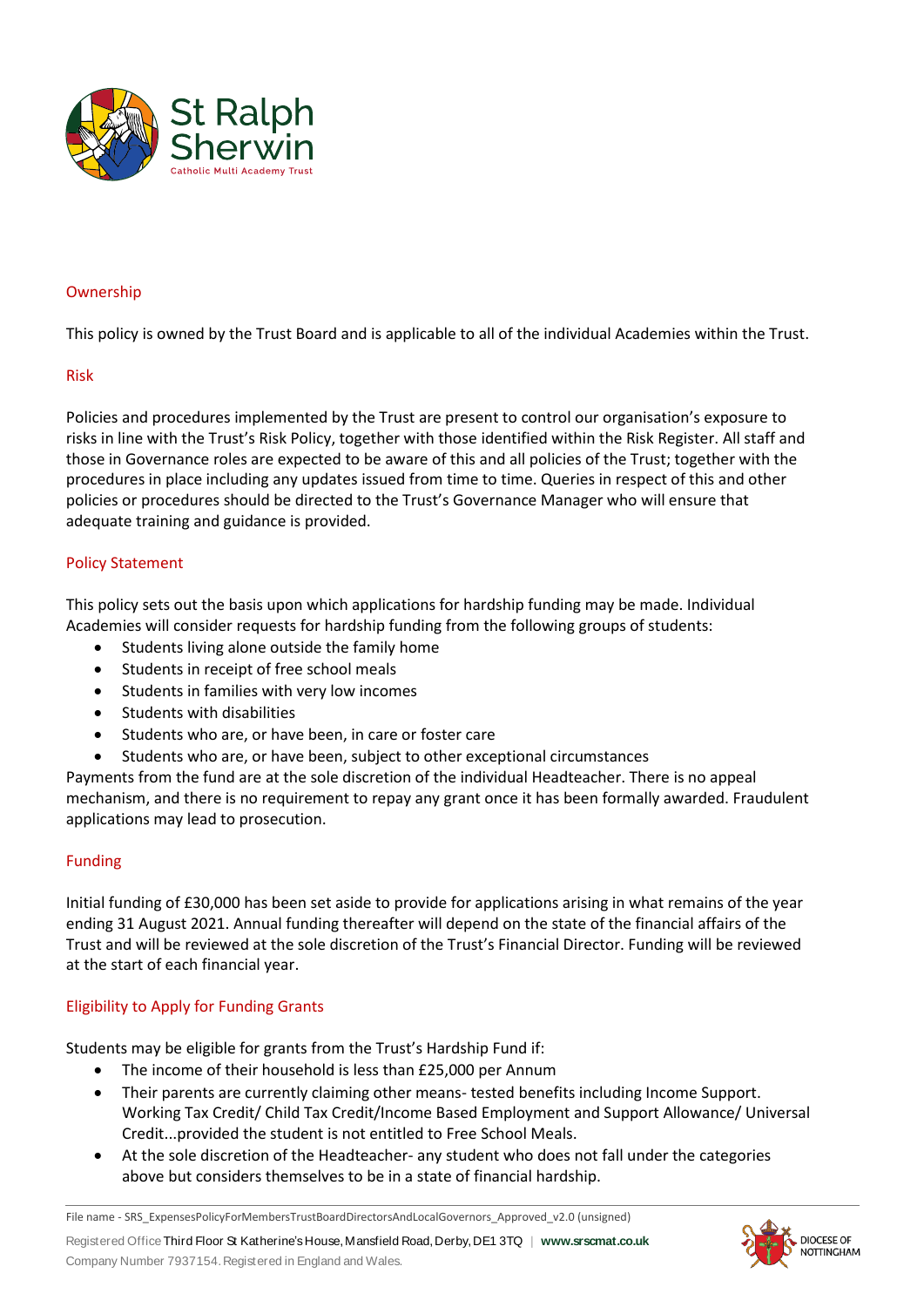

Proof of benefit is required in letter form and must:

- Show the family address given
- Be included with the grant application
- Have been issued within the last 6 months before award of grant

Where applicable please enclose a copy of the Full Tax Credit Award Notice. Please note that bank statements, incapacity, housing and Council Tax Benefit receipts are not considered to be valid proof. Letters of Proof of Benefits can be obtained from:

- HMR&C Child Benefit Office 0300 200 3100
- HMR&C Tax Credit Office 0345 300 3900
- Jobcentre Plus
- Jobseekers, Income Support, Employment & Support Allowance Office (ESA) 0800 169 0310
- Universal Credit Office 0800 328 9344
- Asylum Help UK 0808 8000 630

#### Application Process

Applications should be made through the Headteacher of the pupil's individual Academy using the form attached to the Appendix of this policy. All applications will be treated as confidential, and having regard to the Headteacher's knowledge of the student's circumstances. Provided the application is authorised by the Headteacher, it will be passed to the Trust Financial Team in order to verify and process the transaction. Individual students may apply for hardship support at any time during the academic year and may possibly apply more than once, usually where individual circumstances have not changed.

#### Payment of Hardship Grants

Once approved, payment will be by one of the following methods

- For emergency travel expenses payment will be made in cash.
- For Free School Meals payment will be by voucher to be exchanged.
- All other payments payment will be made through the Trust's normal system direct to the supplier concerned following receipt of an appropriate invoice.

#### Reporting

Every application will be reported by Headteachers to the Finance team, with a note as to whether there is approval or not. The Finance team will record all formal awards under the scheme. A summary of all awards, duly analysed, will be presented by the Finance Director to the Trust Board at its regular formal meetings.

END



File name - SRS\_ExpensesPolicyForMembersTrustBoardDirectorsAndLocalGovernors\_Approved\_v2.0 (unsigned)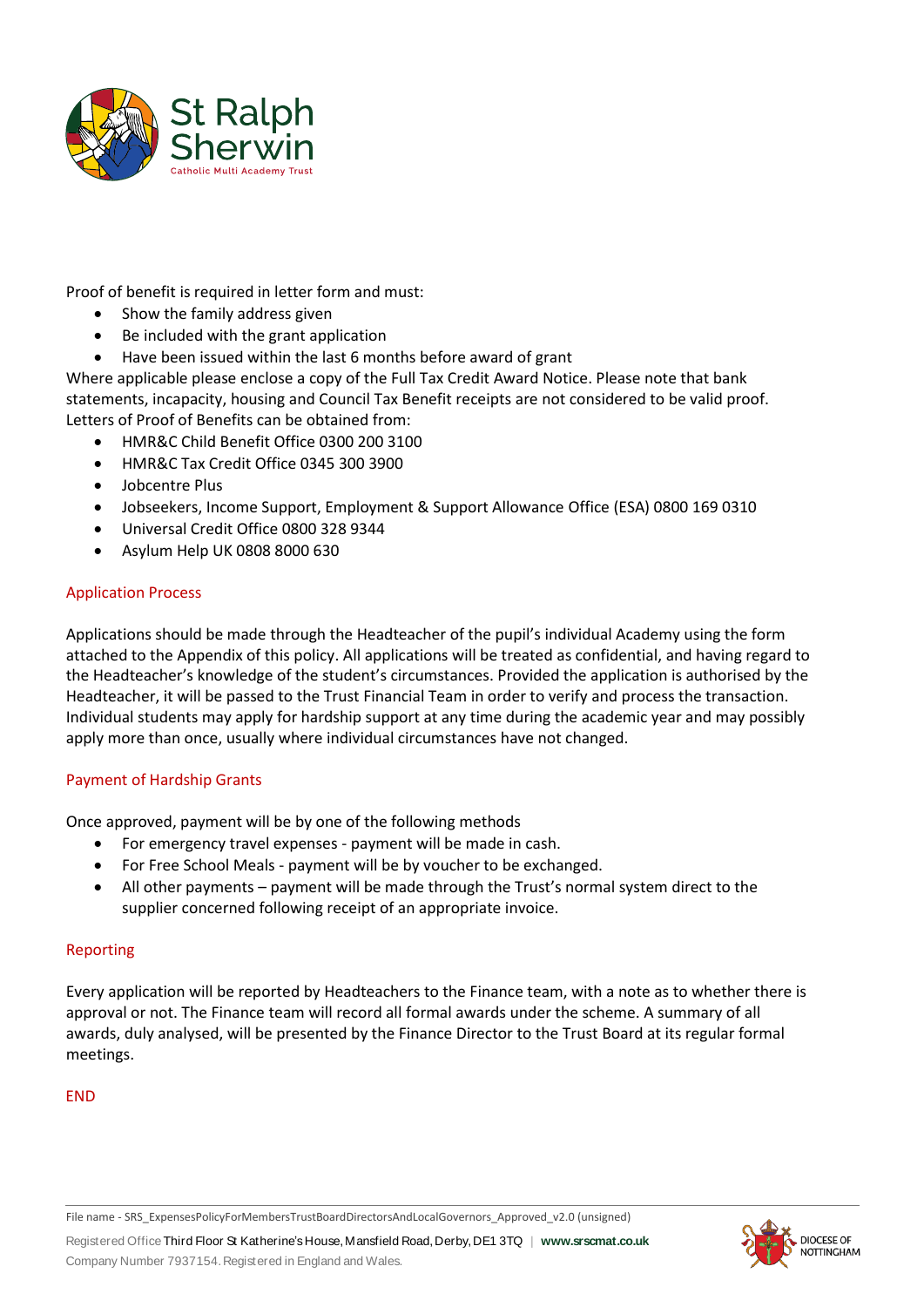

# Application for Hardship Grant

### Your Details

*Please complete in capital letters*

| Title:                                | Miss, Ms, Mrs, Mr or Other |
|---------------------------------------|----------------------------|
| Surname or Family Name:               |                            |
| First Name (parent/carer):            |                            |
| Partner's Surname (if applicable):    |                            |
| Partner's First Name (if applicable): |                            |
| Home Address:                         |                            |
|                                       |                            |
|                                       |                            |
|                                       |                            |
| Postcode:                             |                            |
| Telephone:                            |                            |
| Email address:                        |                            |

## Child(ren) you wish to claim for

| Name of child | Form Group<br>and Year | Date of Birth | Gender<br>(M or F) |
|---------------|------------------------|---------------|--------------------|
|               |                        |               |                    |
|               |                        |               |                    |
|               |                        |               |                    |

File name - SRS\_ExpensesPolicyForMembersTrustBoardDirectorsAndLocalGovernors\_Approved\_v2.0 (unsigned)

Registered Office Third Floor St Katherine'sHouse,Mansfield Road,Derby,DE1 3TQ | **www.srscmat.co.uk** Company Number 7937154.Registered in England and Wales.

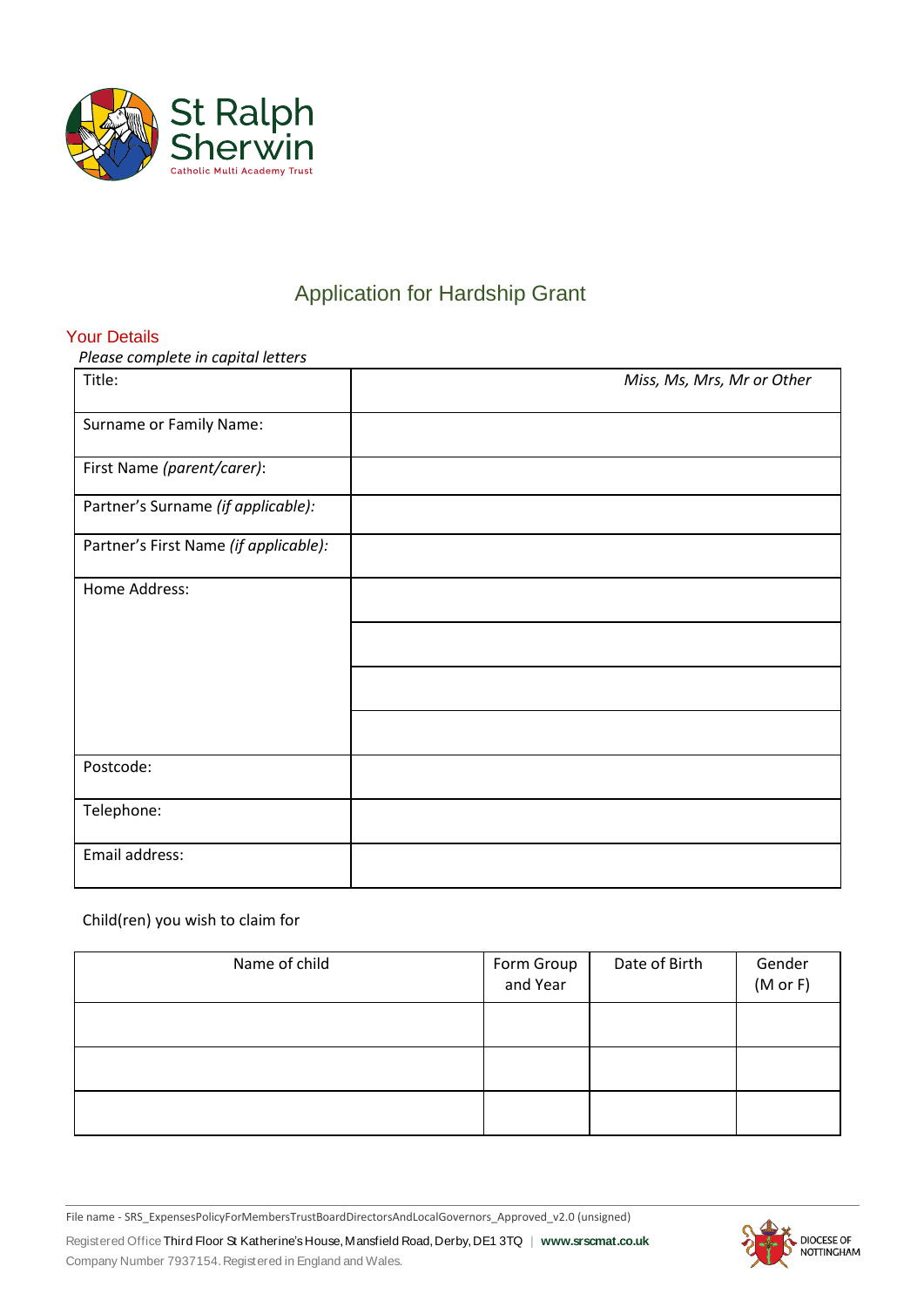

### Clothing Application

Items of clothing needed. Please provide sizes for items. If you need the same item of clothing for more than one child, please complete another copy of this page.

| Name of child | <b>Tutor Group</b> | Date of Birth | Gender<br>(M or F) |
|---------------|--------------------|---------------|--------------------|
|               |                    |               |                    |

| Item           | <b>Tick if needed</b> | <b>Number needed</b> | <b>Size</b>    |
|----------------|-----------------------|----------------------|----------------|
|                |                       |                      |                |
| Blazer         |                       |                      | Chest:         |
| Tie            |                       |                      | Length:        |
| Skirt          |                       |                      | Waist:         |
| Trousers       |                       |                      | Waist:<br>Leg: |
| Jumper         |                       |                      | Chest:         |
| PE polo shirt  |                       |                      | Chest:         |
| PE rugby shirt |                       |                      | Chest:         |
| PE shorts      |                       |                      | Waist:         |
| Other:         |                       |                      |                |

File name - SRS\_ExpensesPolicyForMembersTrustBoardDirectorsAndLocalGovernors\_Approved\_v2.0 (unsigned)

Registered Office Third Floor St Katherine'sHouse,Mansfield Road,Derby,DE1 3TQ | **www.srscmat.co.uk** Company Number 7937154.Registered in England and Wales.

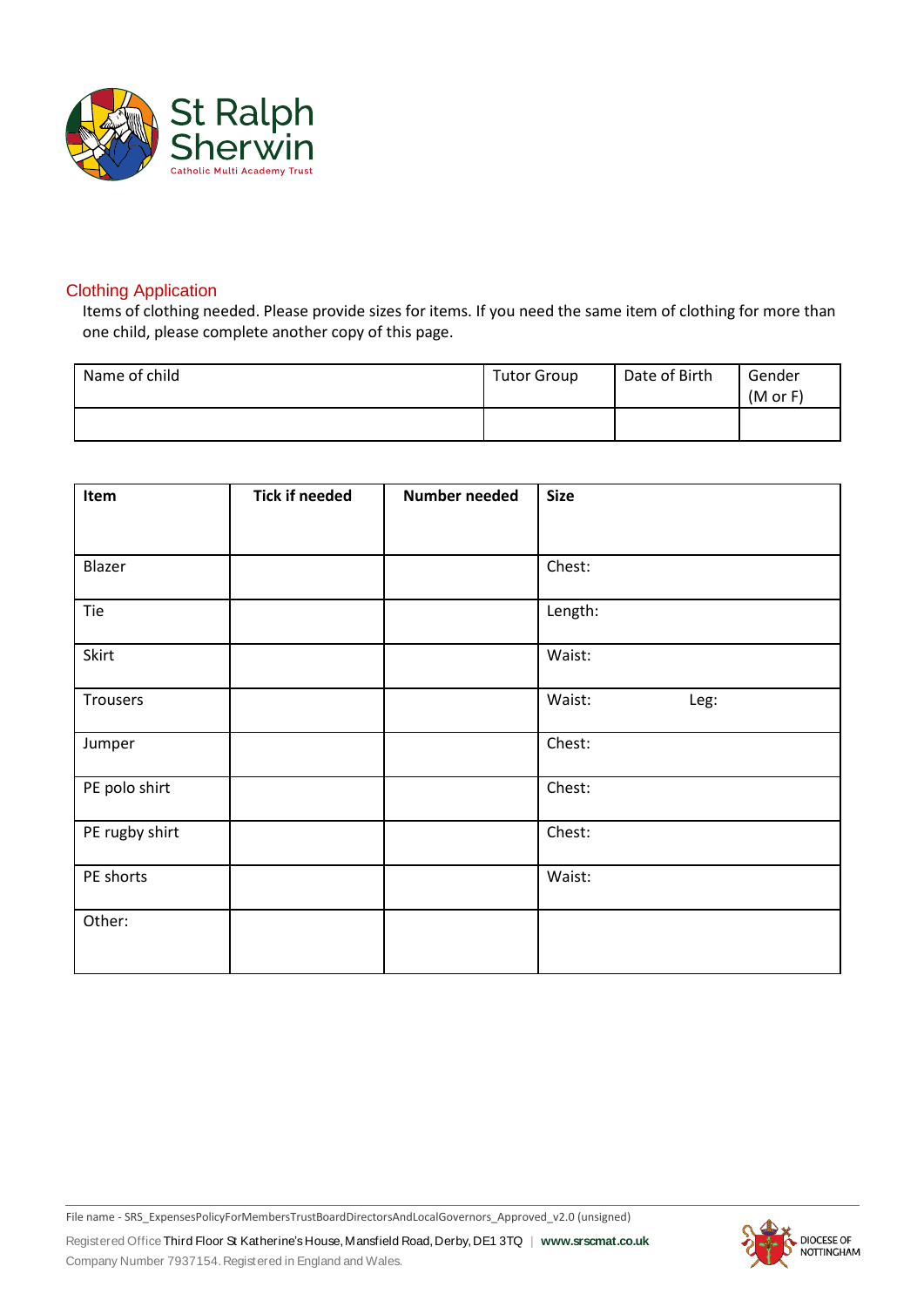

## **School Trip Support Application**

If you need to claim for more than one child or trip, please complete another copy of this page.

| Name of child | <b>Tutor Group</b> | Date of Birth | Gender<br>(M or F) |
|---------------|--------------------|---------------|--------------------|
|               |                    |               |                    |

| Name of trip                       |  |
|------------------------------------|--|
| Dates of trip                      |  |
| Total cost of trip                 |  |
| Amount paid to date                |  |
| Amount outstanding                 |  |
| Amount of support requested        |  |
| Reason why you are seeking support |  |

Registered Office Third Floor St Katherine'sHouse,Mansfield Road,Derby,DE1 3TQ | **www.srscmat.co.uk** Company Number 7937154.Registered in England and Wales. File name - SRS\_ExpensesPolicyForMembersTrustBoardDirectorsAndLocalGovernors\_Approved\_v2.0 (unsigned)

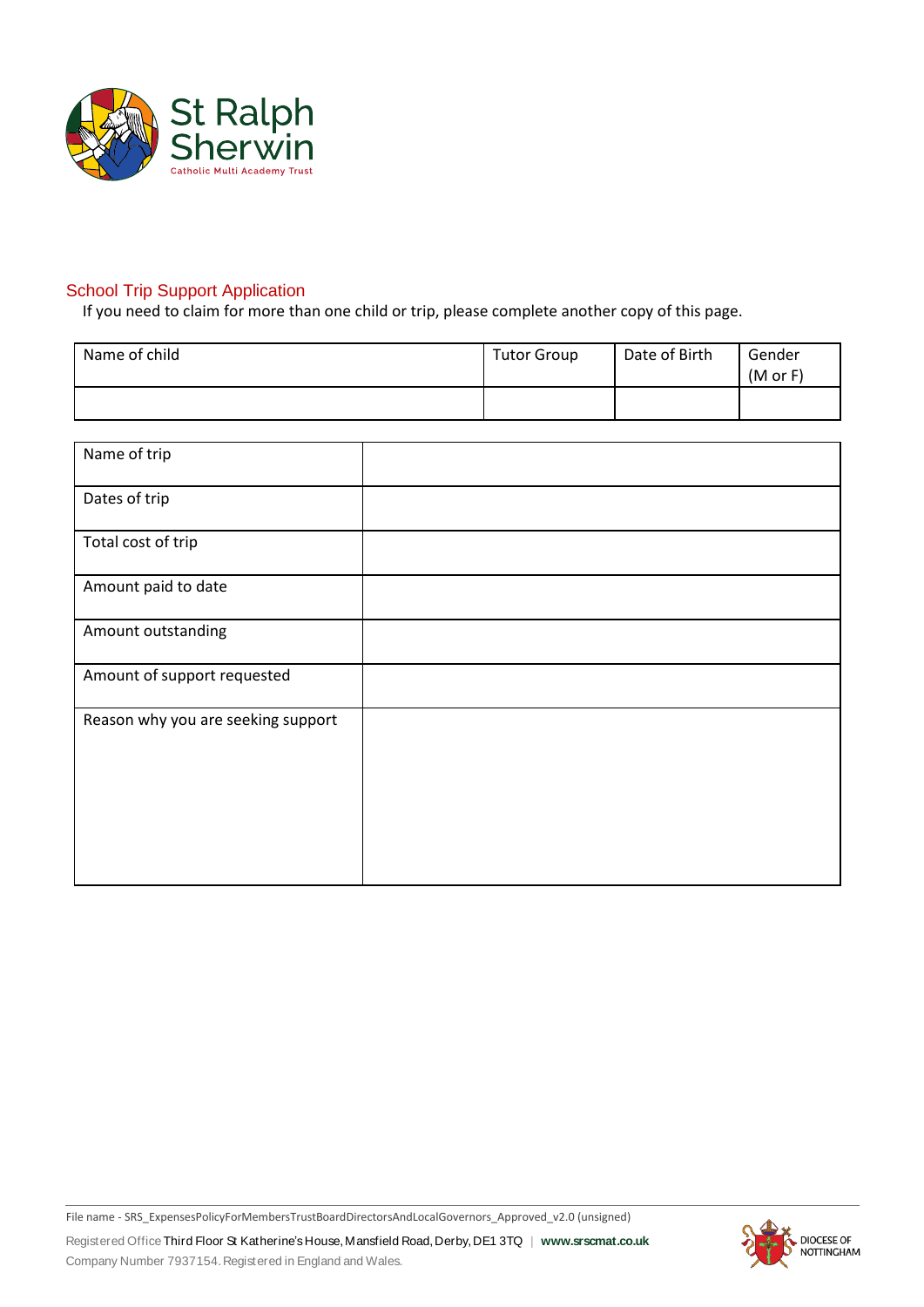

## Application to cover other costs

If you need to claim for more than one child, please complete another copy of this page.

| Name of child | <b>Tutor Group</b> | Date of Birth | Gender<br>(M or F) |
|---------------|--------------------|---------------|--------------------|
|               |                    |               |                    |

| Item applied for                   |  |
|------------------------------------|--|
| Dates funds required               |  |
| Total cost                         |  |
| Amount paid to date                |  |
| Amount outstanding                 |  |
| Amount of support requested        |  |
| Reason why you are seeking support |  |
|                                    |  |

Registered Office Third Floor St Katherine'sHouse,Mansfield Road,Derby,DE1 3TQ | **www.srscmat.co.uk** Company Number 7937154.Registered in England and Wales. File name - SRS\_ExpensesPolicyForMembersTrustBoardDirectorsAndLocalGovernors\_Approved\_v2.0 (unsigned)